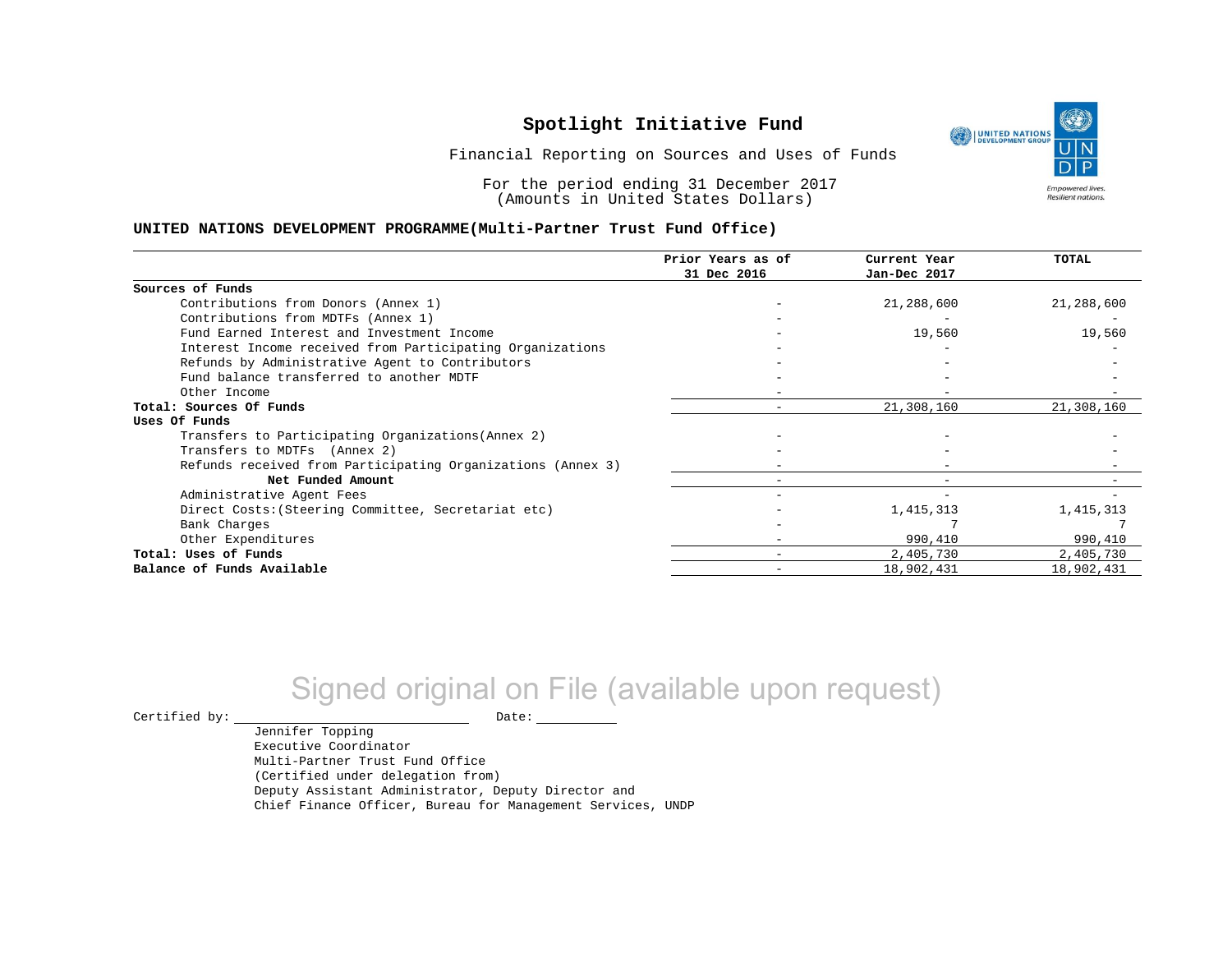

Financial Reporting on Sources and Uses of Funds

For the period ending 31 December 2017 (Amounts in United States Dollars)

#### **UNITED NATIONS DEVELOPMENT PROGRAMME(Multi-Partner Trust Fund Office)**

**Annex - 1: Contributions**

|                      | Prior Years as of        | Current Year | TOTAL      |
|----------------------|--------------------------|--------------|------------|
|                      | 31 Dec 2016              | Jan-Dec 2017 |            |
| From Contributors    |                          |              |            |
| EUROPEAN UNION       | $\overline{\phantom{0}}$ | 21,288,600   | 21,288,600 |
| Total: Contributions | $-$                      | 21,288,600   | 21,288,600 |

## Signed original on File (available upon request)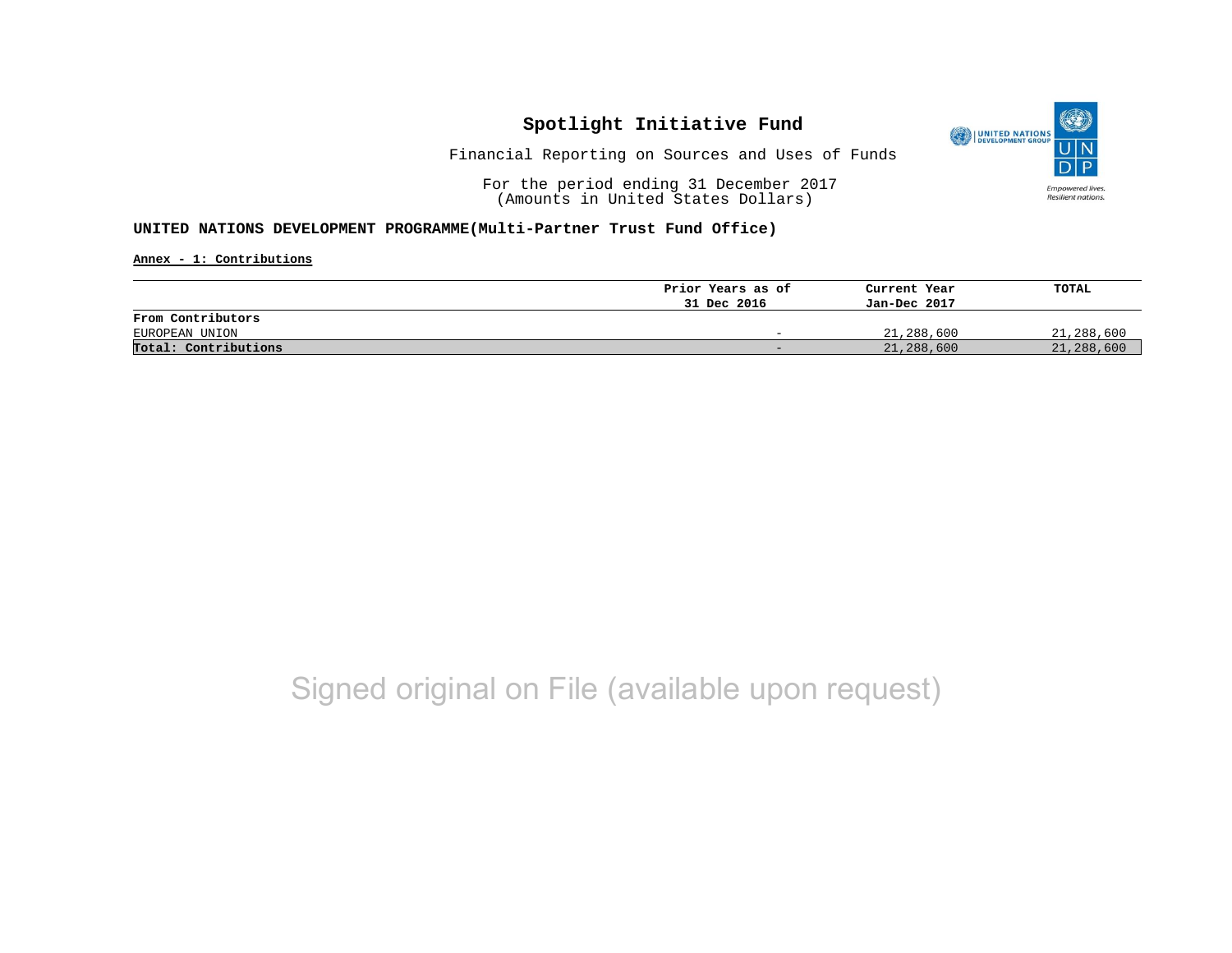

Financial Reporting on Sources and Uses of Funds

For the period ending 31 December 2017 (Amounts in United States Dollars)

#### **UNITED NATIONS DEVELOPMENT PROGRAMME(Multi-Partner Trust Fund Office)**

**Annex - 2: Transfers**

|                                | Prior Years as of | Current Year | TOTAL     |
|--------------------------------|-------------------|--------------|-----------|
|                                | 31 Dec 2016       | Jan-Dec 2017 |           |
| To Participating Organizations |                   |              |           |
| UNDP                           | -                 | 1,415,313    | 1,415,313 |
|                                |                   |              |           |
| Total Transfers                | -                 | 1,415,313    | 1,415,313 |
|                                |                   |              |           |

## Signed original on File (available upon request)